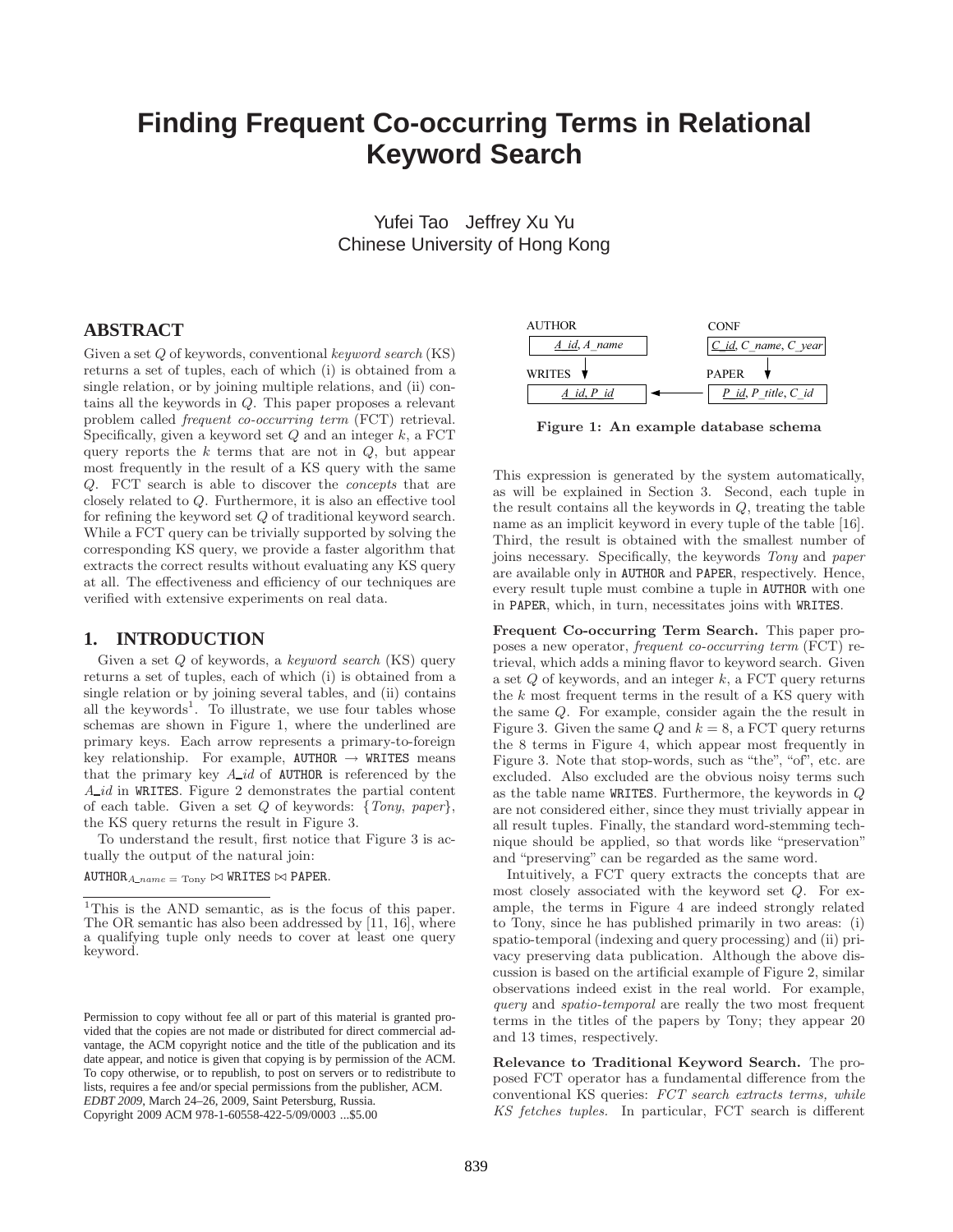| <b>AUTHOR</b>                                                           |        |                                             | WRITES         |                         | <b>PAPER</b> |                   |                                                                                      | <b>CONF</b>                                                                 |                |                |                        |
|-------------------------------------------------------------------------|--------|---------------------------------------------|----------------|-------------------------|--------------|-------------------|--------------------------------------------------------------------------------------|-----------------------------------------------------------------------------|----------------|----------------|------------------------|
| $A_id$                                                                  | A name |                                             | $A_id$         | $P_id$                  |              | $P_id$<br>P title |                                                                                      | $C_id$                                                                      | $C$ id         | $C$ name       | $C_{\mathcal{C}}$ year |
| a <sub>1</sub>                                                          | Tony   | $a_1$<br>$W_1$                              |                | $p_1$                   | $p_1$        |                   | The MV3R-Tree: A Spatio-Temporal Access<br>Method for Timestamp and Interval Queries | $C_1$                                                                       | c <sub>1</sub> | <b>VLDB</b>    | 2001                   |
| $\cdots$<br>$\cdots$<br>symbols introduced for<br>illustration purposes |        | $W_2$<br>$W_3$<br>$\mathcal{W}_4$<br>$-W_5$ | a <sub>1</sub> | p <sub>2</sub>          |              | $p_2$             | Time-Parameterized Queries in<br>Spatio-Temporal Databases                           | c <sub>2</sub>                                                              | c <sub>2</sub> | <b>SIGMOD</b>  | 2002                   |
|                                                                         |        |                                             | $a_1$<br>$p_3$ |                         | $p_3$        |                   | The TPR*-Tree: An Optimized Spatio-Temporal<br>Access Method for Predictive Oueries  | $C_3$                                                                       | $C_3$          | <b>VLDB</b>    | 2003                   |
|                                                                         |        |                                             | $a_1$          | $p_4$                   |              | $p_4$             | Personalized Privacy Preservation                                                    | $c_4$                                                                       | $C_4$          | <b>SIGMOD</b>  | 2006                   |
|                                                                         |        |                                             | $a_1$          | p <sub>5</sub>          |              | p <sub>5</sub>    | m-Invariance: Towards Privacy Preserving<br>Re-publication of Dynamic Datasets       | $C_5$                                                                       | c <sub>5</sub> | <b>SIGMOD</b>  | 2007                   |
|                                                                         |        | $W_6$                                       |                | $p_6$<br>a <sub>1</sub> |              |                   | $p_6$                                                                                | Preservation of Proximity Privacy in<br>Publishing Numerical Sensitive Data | c <sub>6</sub> | c <sub>6</sub> | <b>SIGMOD</b>          |
|                                                                         |        |                                             | $\cdots$       | $\cdots$                | $\cdots$     |                   | .                                                                                    | $\cdots$                                                                    | $\cdots$       | .              | .                      |

Figure 2: The table contents

| A id           | A name | $P$ id         | P title                                                                              | $C$ id         |
|----------------|--------|----------------|--------------------------------------------------------------------------------------|----------------|
| a <sub>1</sub> | Tony   | $p_1$          | The MV3R-Tree: A Spatio-Temporal Access<br>Method for Timestamp and Interval Queries | c <sub>1</sub> |
| a <sub>1</sub> | Tony   | $p_2$          | Time-Parameterized Oueries in<br>Spatio-Temporal Databases                           | c <sub>2</sub> |
| a <sub>1</sub> | Tony   | $p_3$          | The TPR*-Tree: An Optimized Spatio-Temporal<br>Access Method for Predictive Queries  | $c_3$          |
| a <sub>1</sub> | Tony   | $p_4$          | Personalized Privacy Preservation                                                    | c <sub>4</sub> |
| a <sub>1</sub> | Tony   | p <sub>5</sub> | m-Invariance: Towards Privacy Preserving<br>Re-publication of Dynamic Datasets       | c <sub>5</sub> |
| a <sub>1</sub> | Tony   | $p_6$          | Preservation of Proximity Privacy in<br>Publishing Numerical Sensitive Data          | c <sub>6</sub> |

Figure 3: Result of a KS query {Tony, paper}

from top-k KS [11, 16, 17]. Given a keyword set  $Q$  and an integer  $k$ , a top- $k$  KS query finds the  $k$  tuples (in the result of a normal KS query) most relevant to Q. The relevance is calculated by treating each tuple as a small document, and then applying an IR-style or page-rank relevance function. Hence, in top- $k$  KS, tuples are mutually independent, as the relevance of a tuple does not depend on the others. In contrast, a FCT query must view all tuples in a holistic manner in order to aggregate the frequency of a term. Note that the  $k$  terms produced by FCT retrieval do not necessarily appear in the  $k$  tuples fetched by top- $k$  KS. The reasons are two-fold. First, in top- $k$  KS, the relevance of a tuple is decided by the keywords in  $Q$ , and hardly reflects the frequencies of the terms outside Q. Second, a tuple itself being relevant to Q does not imply that the terms it contains are globally frequent in the query result.

The explorative nature of FCT search also makes it an effective tool for refining KS queries. For example, consider someone that is interested in the research of Tony, but is not familiar with the areas he has worked in. Running a simple KS query with  $Q = \{Tony, paper\}$  would return too many tuples, one for each publication. With a FCT query, s/he would be able to identify important terms that can be added to Q to formulate a more selective KS query. As shown in Figure 4, such terms could be spatio-temporal and query. Thus, next s/he would execute a KS query  $Q = \{Tony,$ spatio-temporal, query, paper} to retrieve only the papers of Tony on spatio-temporal queries.

Contributions. This paper presents a systematic study on FCT retrieval. We first provide a formal formulation of the problem, and then, propose a fast algorithm to solve it. We show that a FCT query can be answered without performing all the joins needed by the corresponding KS query. For instance, the terms in Figure 4 can be derived without computing the tuples in Figure 3. We have experimentally

| term            | frequency      |
|-----------------|----------------|
| spatio-temporal |                |
| query           | 3              |
| privacy         | 3              |
| preserve        | 3              |
| tree            | 2              |
| access          | 2              |
| method          | $\overline{2}$ |
| publish         |                |

Figure 4: The 8 most frequent terms in Figure 3

evaluated our technique on a real dataset IMDB, which incorporates the information of over 800k movies and TV programs. Our results show that FCT retrieval is effective, by revealing many interesting observations. Furthermore, our FCT algorithm significantly outperforms the straightforward approach of evaluating the corresponding KS query completely, achieving a maximum speedup of 4.

The rest of the paper is organized as follows. Section 2 formally formulates the problem of retrieving frequent cooccurring terms. Section 3 reviews the previous work on keyword search. Section 4 proposes an efficient FCT algorithm, and Section 5 extends the algorithm to the scenario where term appearances in various tables have different importance. Section 6 contains our experimental evaluation. Finally, Section 7 concludes the paper with directions for future work.

## **2. PROBLEM DEFINITION**

We consider that the database has n tables  $R_1, R_2, ..., R_n$ , referred to as the *raw tables*. Their referencing relationships are summarized in a schema graph:

DEFINITION 1 (SCHEMA GRAPH). The schema graph is a directed graph  $G$  such that (i)  $G$  has n vertices, corresponding to tables  $R_1, \ldots, R_n$  respectively, and (ii)  $\mathcal G$  has an edge from vertex  $R_i$  to vertex  $R_j$   $(1 \leq i \neq j \leq n)$ , if and only if  $R_j$  has a foreign key referencing a primary key in  $R_i$ . П

For example, Figure 1 shows the schema graph of a database with  $n = 4$  tables. Let Q be a set of m keywords  $kw_1, ..., kw_m$ . Each answer of the traditional keyword search is an MTJNT defined as follows: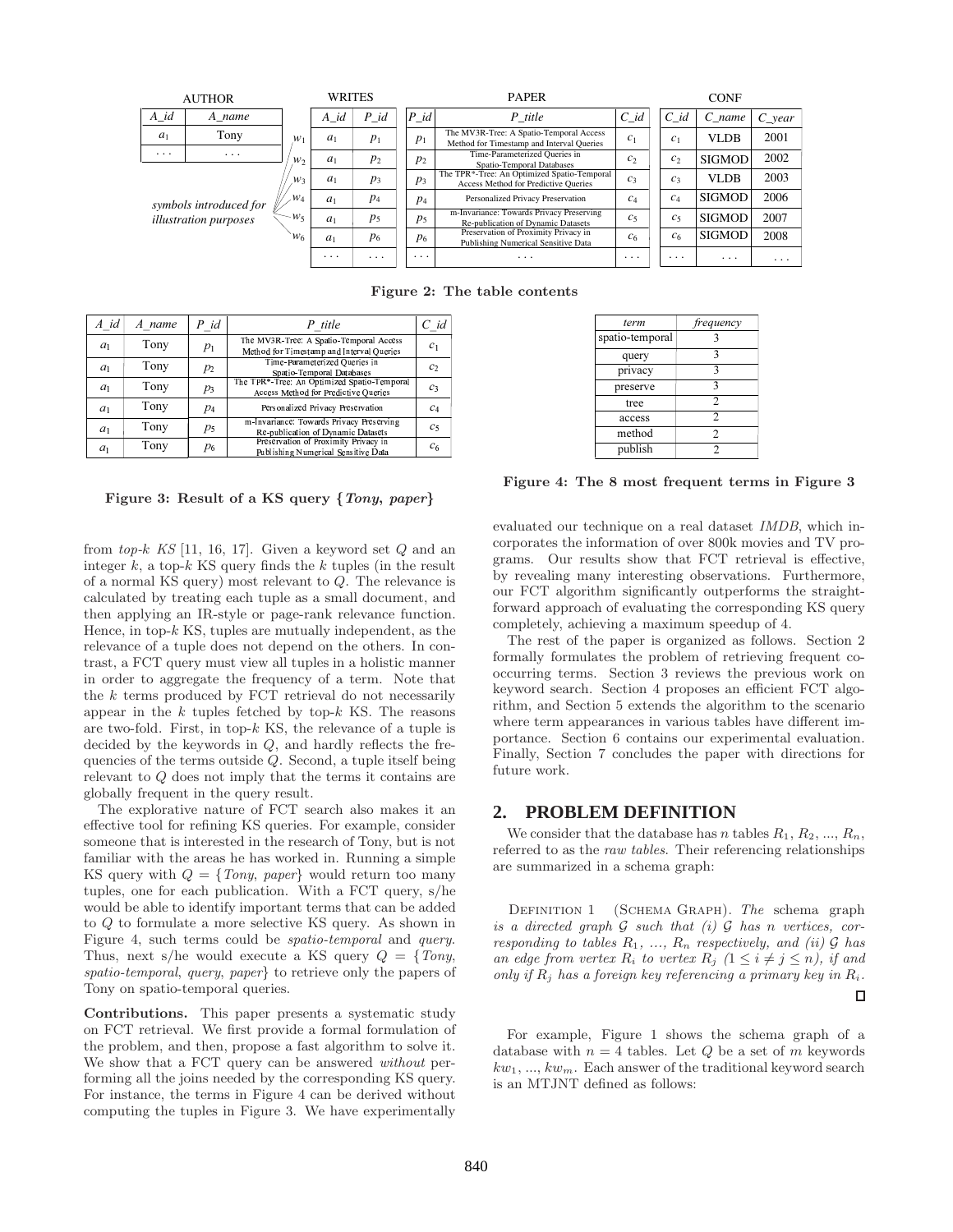

Figure 5: MTJNT illustration with  $Q = \{Tony, pa$ per}

DEFINITION 2 (MTJNT). A minimum total join network *(MTJNT)* is an undirected tree satisfying three requirements:

- (join) Each vertex is a tuple of a raw table. Let t and  $\overline{t}'$  be any two adjacent vertices, and assume that they are in raw tables  $R$  and  $R'$  respectively. Then,  $R$  and  $R'$  must be connected in the schema graph, and  $t \bowtie t'$ must belong to  $R \bowtie R'$ .
- $\bullet$  (total) Every keyword in  $Q$  is contained in at least one vertex.
- (minimal) No vertex of the tree can be removed such that the remaining part is still a tree fulfilling the above requirements. 口

We assume that the name of a raw table  $R$  is an implicit term in each tuple in R. To illustrate MTJNTs, let us introduce some conventions for tuple referencing. For a tuple in tables AUTHOR, PAPER, CONF in Figure 2, we refer to it by its primary key, e.g.,  $c_1$  represents the first tuple in CONF. Given a tuple in WRITES, we denote it using the symbols  $w_1, w_2, \ldots$  shown in Figure 2, e.g.,  $w_1$  is the first tuple in WRITES. Figure 5a demonstrates an MTJNT for a query Q  $=\{Tony, paper\}.$  The tree in Figure 5b, however, is not an MTJNT, as it violates the minimal requirement in Definition 2. Namely, removal of vertex  $c_1$  does not compromise the join- and total-requirements.

DEFINITION 3 (KEYWORD SEARCH). Given a set Q of keywords and a number  $R_{max}$ , a keyword search (KS) query returns the set  $KS(Q)$  of all possible MTJNTs that have at most R<sub>max</sub> vertices. П

The parameter  $R_{max}$  is introduced to prevent excessively large MTJNTs. For instance, with  $Q = \{Tony, paper\}$  and  $R_{max} = 3$ ,  $KS(Q)$  contains 6 MTJNTs, each of which is translated to a different tuple in Figure 3. In particular, the MTJNT in Figure 5a belongs to  $KS(Q)$ , and depicts the first tuple in Figure 3.

Let T be any MTJNT in  $KS(Q)$ . Given a term w, we use  $count(T, w)$  to denote the number of occurrences of w in T, i.e., totally how many  $w$  are in the texts of the vertices of  $T$ . For example, let  $T$  be the MTJNT in Figure 5a. Then,  $count(T, spatio-temporal) = 1$  and  $count(T, privacy) = 0$ , since the first tuple in Figure 3 contains one occurrence of spatio-temporal but no privacy.

Equipped with function  $count(., .)$ , the total frequency of  $w$  in all MTJNTs can be obtained as:

$$
freq(Q, w) = \sum_{\forall T \in KS(Q)} count(T, w).
$$
 (1)

Now we are ready to define frequent co-occurring term retrieval:

DEFINITION  $4$  (FCT SEARCH). Given a set  $Q$  of keywords, a number  $R_{max}$ , and an integer k, a frequent cooccurring term  $(FCT)$  query returns the k terms with the highest frequencies among all terms that  $(i)$  are not in  $Q$ , and (ii) in the result of a KS query with the same Q and  $R_{max}$ .  $\Box$ 

Optionally, a user, who has some knowledge of the schema graph, may require that all the terms reported should appear in a particular set of relations.

As an example, given the database in Figure 2 and a query  $Q = \{Tony, paper\}$  and  $R_{max} = 3$ , a FCT query with  $k = 4$ reports terms spatio-temporal, query, privacy, preserve, because they have the highest frequency 3 (see Table 4) among all terms in Figure 3 except Tony and paper.

As explained in Section 1, the motivation of FCT retrieval is to discover the concepts that best describe the characteristics of the query keyword set Q. Since it is based on term matching, standard pre-processing is needed to increase the accuracy. First, all the stop-words (i.e., common words such as "of", "is", etc.), noisy terms (i.e., words without significant meanings), and numerical data are excluded from consideration. Second, words with the same root (e.g., "preserving" and "preservation") should be counted as an identical word, as can be achieved through word-stemming.

# **3. RELATED WORK**

The previous works on relational keyword search can be divided into two categories, depending on whether they retrieve MTJNTs based on candidate networks (CN) or datagraph traversal. In the sequel, we outline their central ideas of both categories. Our discussion focuses on relational database (as is the topic of this paper). Nevertheless, at the end of the section, we will briefly survey relevant works on other types of data.

Methods Based on Candidate Networks. Keyword search (KS) aims at offering greater convenience to users in inquiring the database. Compared to conventional SQL queries, however, the convenience of KS is at the cost of higher complexity in query processing. As explained in the sequel, a major complication arises from the fact that MTJNTs may be produced from numerous different joins, depending on the distribution of the keywords in the raw tables.

Consider a KS query with a keyword-set Q. Given a raw table R and a subset S of Q, let  $R^S$  be the set of the tuples in  $R$  that (i) contain all the keywords in  $S$ , but (ii) do not include any keyword in  $Q - S$ . For example, consider the tables in Figure 2 and a KS query with a set Q of two keywords:  $kw_1 = Tony, kw_2 = paper.$  Then, AUTHOR<sup> $kw_1$ </sup> includes all tuples that have Tony but not paper. As a special case, when  $S = \emptyset$ ,  $R^S$  is the set of tuples in R that do not contain any keyword in Q at all. In general, for any nonempty  $S, R^S$  is called a *non-free tuple-set*. Otherwise (i.e.,  $S = \emptyset$ ,  $R^S$  is a free tuple-set.

Before accessing the underlying tables, the database must enumerate all the possible algebra expressions that may produce MTJNTs. The simplest expression is  $\text{AUTHOR}^{\{kw_1, kw_2\}}$ , namely, if a tuple in AUTHOR contains both Tony and paper,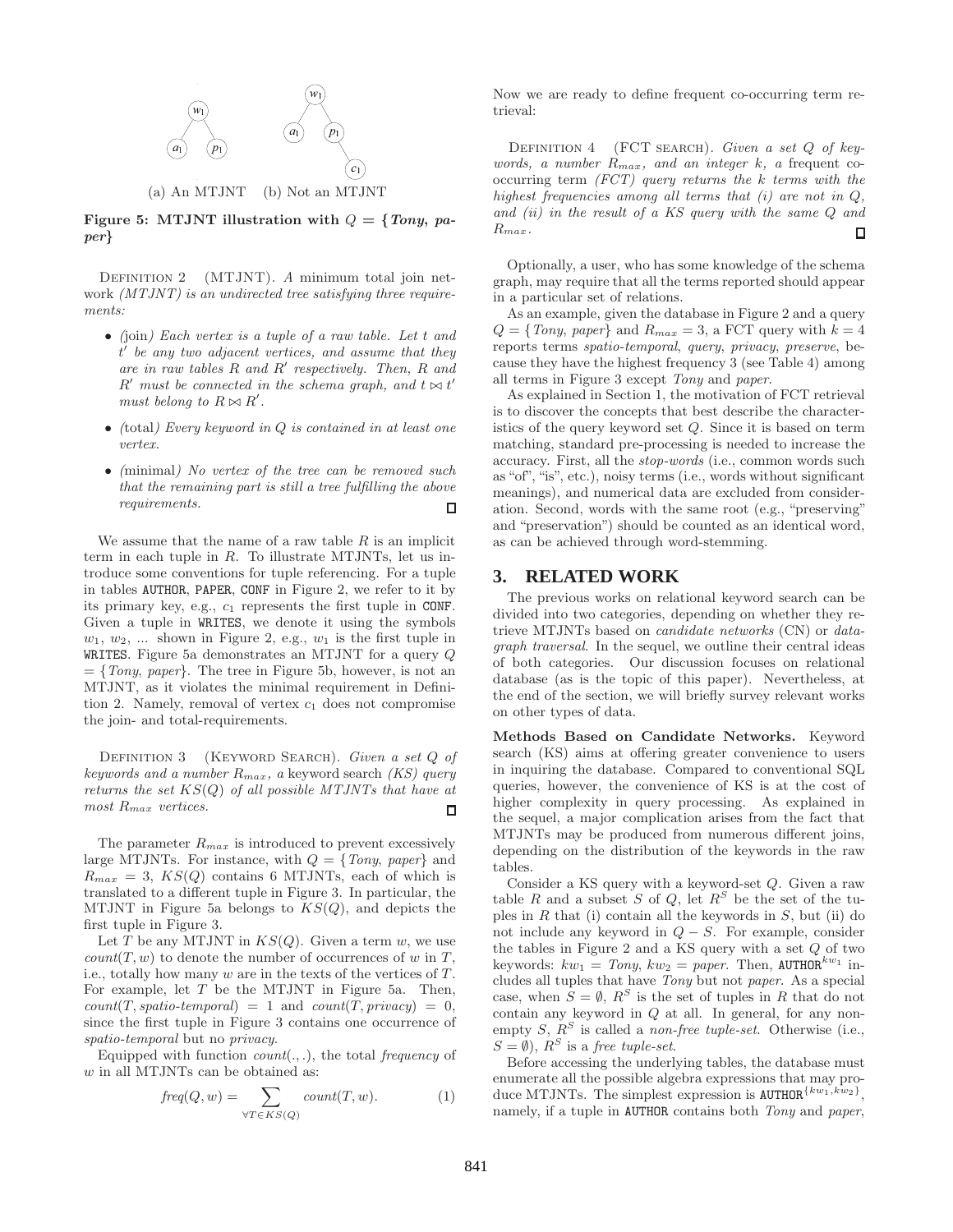

Figure 6: Candidate network examples

the tuple itself constitutes an MTJNT. By the same reasoning, the other one-table expressions yielding MTJNTs are  $\widehat{\text{WRITES}}^{\{kw_1, kw_2\}}$ , PAPER $^{\{\hat{kw}_1, kw_2\}}$ , and  $\text{CONF}^{\{kw_1, kw_2\}}$ . There are more MTJNT-expressions involving two tables, for example:

 $\texttt{AUTHOR}^{\{kw_1\}} \bowtie \texttt{WRITES}^{\{kw_2\}}$  $(E1)$ 

 $\texttt{AUTHOR}^{\{kw_2\}} \bowtie \texttt{WRITES}^{\{kw_1\}}$  $(E2)$ 

 $\texttt{WRITES}^{\{kw_1\}} \bowtie \texttt{PAPER}^{\{kw_2\}}$  $(E3)$ 

to list just a few. There exist even more MTJNT-expressions with three tables:

 $\texttt{AUTHOR}^{\{kw_1\}} \bowtie \texttt{WRITES}^\emptyset \bowtie \texttt{PAPER}^{\{kw_2\}}$  $(E4)$ 

 $\mathtt{AUTHOR}^{\{kw_2\}} \Join \mathtt{WRITES}^\emptyset \Join \mathtt{PAPER}^{\{kw_1\}}$  $(E5)$ 

 $\texttt{WRTIES}^{\{kw_1\}} \Join \texttt{PAPER}^\emptyset \Join \texttt{CONF}^{\{kw_2\}}$  $(E6)$ 

Similarly, we can create a large number of MTJNTexpressions involving four tables. To avoid excessive expressions, a common approach [11, 12, 16, 17, 18] is to place an upper bound  $R_{max}$  on the number of tuple-sets in an expression. For example, with  $R_{max} = 3$ , it is not necessary to examine expressions with more than 3 tuple-sets.

An MTJNT-expression can be converted to a *candidate* network (CN). Specifically, given such an expression  $E$ , a CN is a directed tree where (i) a vertex corresponds to a (non-free or free) tuple-set in  $E$  and (ii) an edge between two vertices indicates that the two tuple-sets should be joined in evaluating  $E$ , and the edge's direction follows the direction of the corresponding edge in the schema graph. For example, Figure 6a (6b) presents the CN of the MTJNT-expression  $E_1$  ( $E_4$ ) shown earlier.

Hristidis and Papakonstantinou [12] develop an algorithm for generating all the candidate networks efficiently, subject to the upper bound  $R_{max}$ . This algorithm is deployed as the first step by all KS solutions [11, 12, 16, 17, 18] based on CNs. As a second step, a KS algorithm executes all the CNs (a.k.a MTJNT-expressions) to produce the MTJNTs. Note that a CN may not necessarily return any result. For example,  $\text{AUTHOR}^{\{Tony, \text{ paper}\}}$  is empty because no tuple in AUTHOR contains both Tony and paper simultaneously. The simplest approach of CN evaluation is to perform an SQL query for each CN. Various optimizations are possible for reducing the computation time. For example, many CNs may share common subexpressions, which, therefore, only need to be evaluated only once [12, 18]. Furthermore, if the goal is to report only the top- $k$  MTJNTs (according to a certain scoring function) [11, 16, 17], the processing can be accelerated using the well-known thresholding technique [7] or a skyline-sweep approach proposed in [17].

Methods Based on Data Graphs. Based on their foreign-to-primary key relationships, the tuples in the raw tables can be connected into a data graph. Specifically, this is a directed graph, where (i) each vertex represents a tuple in a raw table, and (ii) there is an edge from tuple t to  $t^{\prime}$  if and only if  $t'$  has a foreign key referencing the primary key of t. To illustrate, Figure 7 shows the data graph resulting



Figure 7: The data graph of the database in Figure 2

from the database in Figure 2. Following the naming convention in Figure 5, for each tuple in AUTHOR, PAPER, CONF, we label its vertex with its primary key, whereas, for tuples in WRITES, their vertices are labeled with symbols  $w_1, w_2, ...$ defined in Figure 2. There is an edge from, for example,  $a_1$ to  $w_1$  because tuple  $w_1$  (first row of WRITES) references the primary key of tuple  $a_1$  (first row of AUTHOR).

Given a set Q of keywords, the MTJNTs can be found by traversing the data graph. Next we explain the backward [4] strategy, which is the foundation of other more complex approaches [10, 14]. Let Q contain two keywords  $kw_1 = Tony$  and  $kw_2 = paper$ . Backward first fetches the set  $S_1$   $(S_2)$  of tuples whose texts contain  $kw_1$   $(kw_2)$ . In Figure 7,  $S_1 = \{a_1\}$  and  $S_2 = \{p_1, p_2, ..., p_6\}$ , which can be easily obtained given an inverted index<sup>2</sup>. To obtain an MTJNT, backward picks two vertices from  $S_1$  and  $S_2$  respectively, and gradually expands their neighborhoods, until a common vertex is encountered in both neighborhoods. For instance, assume that we pick  $a_1$  from  $S_1$ , and  $p_1$  from  $S_2$ . For a1, backward identifies its 1-edge neighborhood, i.e., the set  $\{w_1, w_2, ..., w_6\}$  of vertices that can be reached from  $a_1$ by crossing one edge. Similarly, the 1-edge neighborhood of  $p_1$  is  $\{w_1\}$  ( $c_1$  is not included, because the edge between  $p_1$ and  $c_1$  is pointing at  $p_1$ ). As  $w_1$  appears in both the 1-edge neighborhoods of  $a_1$  and  $p_1$ , backward outputs the MTJNT in Figure 5a, with  $w_1$  being the root, and  $p_1$ ,  $a_1$  the leaves. In our example, all MTJNTs can be derived from 1-edge neighborhoods. In general, however, further neighborhood expansion may be necessary to guarantee no false miss.

All the algorithms [3, 4, 6, 10, 14] leveraging data-graphs deal with top-k KS, where the score of an MTJNT is calculated based on its tree structure, instead of purely from its texts. For example, the score of an MTJNT can be defined as the sum of the weights of all its edges. In this case, fast discovery of the top- $k$  MTNJTs requires neighborhood expansions to be performed in a prioritized manner. This creates tremendous opportunities for optimization, aiming at expanding the most promising neighborhood earlier. Retrieval of the top-1 MTNJT is actually a classical steiner-tree problem, for which Ding et al. [6] give a dynamic-programming algorithm with good asymptotical performance. Kimelfeld and Sagiv [15] propose a theoretical algorithm for the general top-k version.

Whether edge weights are important is a crucial factor in choosing between KS solutions based on CNs (candidate network) and data graphs. In case edge weights must be considered, a data-graph method should be applied, because CN-algorithms are aware of only the foreign-to-primary connections at the schema level, but not at the tuple level. On the other hand, when edge weights are irrelevant, CN-

<sup>&</sup>lt;sup>2</sup>For every term  $w$  in the database, the inverted index contains a list of tuples where w appears.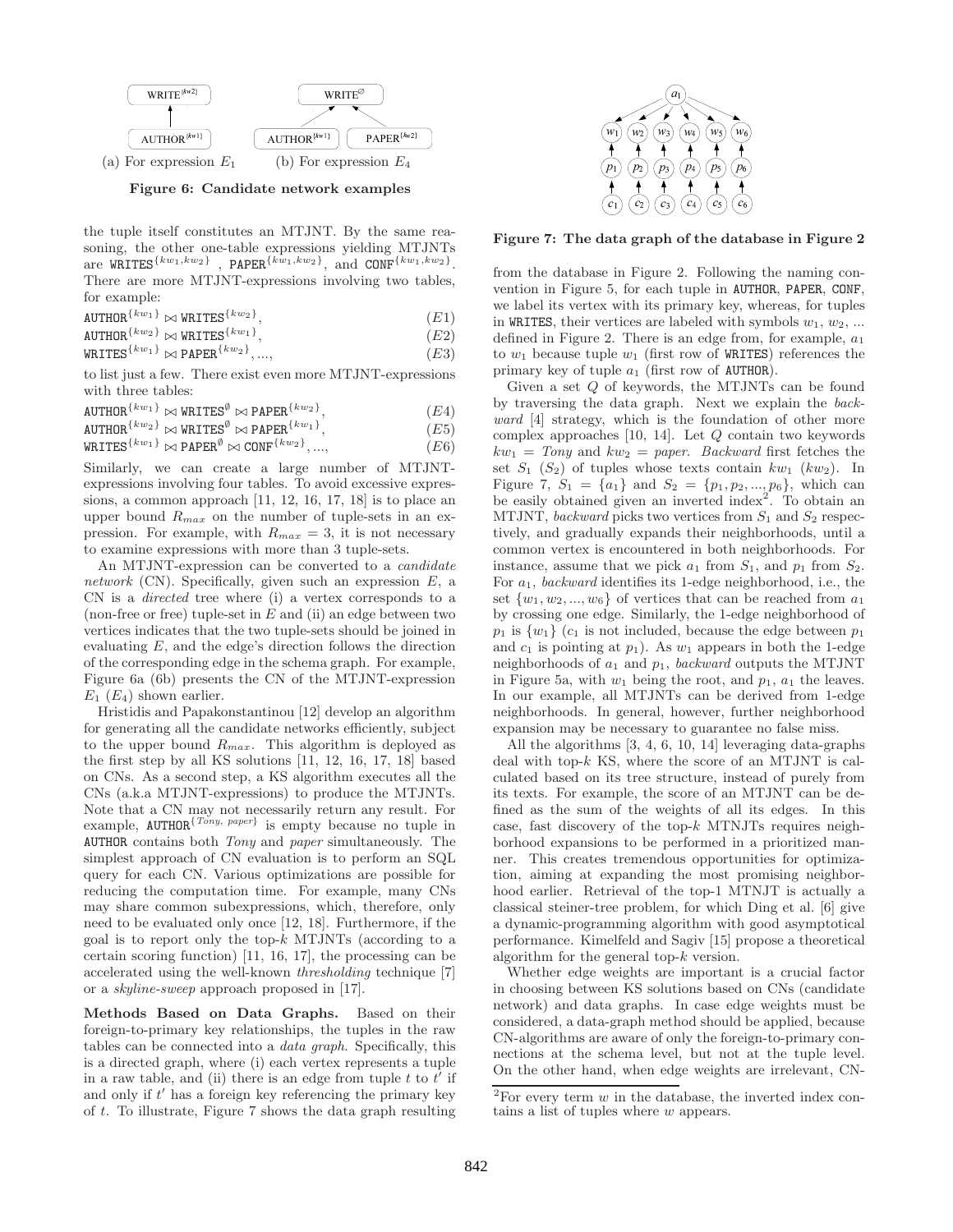algorithms have better performance, since they can exploit the powerful execution engine of the database to extract multiple MTJNTs via a single join. For this reason, we also design our FCT algorithm following the CN-methodology.

Other Works. Keyword search has also been studied on non-relational data. In particular, considerable efforts [2, 9, 13, 21] have been made on XML documents. Recently, keyword-driven query processing is also introduced in spatial databases [8] and OLAP [20]. The above discussion focuses on centralized DBMS, whereas keyword search in distributed systems has also been investigated [19, 22].

# **4. THE STAR ALGORITHM**

This section discusses the algorithmic issues in FCT search. Section 4.1 first provides the high-level description of the proposed algorithm. Then, Sections 4.2 and 4.3 explain the details of two major components.

### **4.1 High-level Description**

A straightforward solution, referred to as baseline, to FCT retrieval is to first solve the corresponding KS query, and then extract the term frequencies. Specifically, given a set  $Q$  of keywords and an integer  $k$ , baseline applies a conventional KS algorithm (surveyed in Section 3) to retrieve the set  $KS(Q)$  of all MTJNTs. Then, the algorithm computes the frequency  $freq(Q, w)$  of each term w by Equation 1, and reports the k most frequent terms.

Baseline incurs expensive cost because it completely evaluates all the joins necessitated by a KS query in order to obtain  $KS(Q)$ . While complete join-evaluation is mandatory for reporting MTJNTs, can it be avoided if our objective is to derive only the term frequencies? The answer is yes. Next, we design an algorithm star to acquire all term frequencies without producing the MTJNTs.

Star applies the methodology of candidate networks (CN) reviewed in Section 3. Specifically, given the query keywordset  $Q$ , it employs the CN-generation algorithm in [12] to obtain all the CNs. Let us use  $h$  to represent the number of CNs, and denote them as  $CN_1$ ,  $CN_2$ , ...,  $CN_h$ , respectively. Recall that, as explained in Section 3, a CN can be regarded as an algebra expression, which retrieves a set of MTJNTs. We deploy  $MTJNT(CN_i)$  to denote the set of MTJNTs resulting from executing  $CN_i$   $(1 \leq i \leq h)$ . Clearly,  $MTJNT(CN_i) \cap MTJNT(CN_j) = \emptyset$  for any  $1 \leq i \neq j \leq h$ , that is, no MTJNT can be output by two CNs at the same time. It follows that

$$
KS(Q) = \bigcup_{i=1}^{h} MTJNT(CN_i). \tag{2}
$$

Let  $freq\text{-}CN(CN_i, w)$  be the total number occurrences of term w in all the MTJNTs of  $MTJNT(CN_i)$ , or formally:

$$
freq\text{-}CN(CN_i, w) = \sum_{\forall T \in MTJNT(CN_i)} count(T, w). \tag{3}
$$

where  $count(T, w)$ , as defined in Section 2, is the number of occurrences of  $w$  in a single MTJNT  $T$ . Thus, the total frequency  $freq(Q, w)$  can be calculated as:

$$
freq(Q, w) = \sum_{i=1}^{h} freq \cdot CN(CN_i, w).
$$
 (4)



Figure 8: Star-CN examples

Therefore, the key to computing  $freq(Q, w)$  is to calculate  $freq\text{-}CN(CN_i, w)$  for a single candidate network  $CN_i$ .

The crucial observation behind the design of our star algorithm is that  $freq$ -CN(CN<sub>i</sub>, w) can be calculated efficiently when  $CN_i$  is a star-CN:

DEFINITION 5 (STAR CANDIDATE NETWORK). A star candidate network (star-CN) is a CN where a vertex, called the root, connects to all the other vertices, called the leaves.

п

Figure 8 demonstrates several example of star-CNs. Note that the simplest star-CN can have only a single tuple-set  $R<sup>S</sup>$  (as explained in Section 3,  $R<sup>S</sup>$  is the set of tuples in the raw table  $R$  that contain only the terms in  $S$  but not any term in  $Q-S$ , where Q is the query keyword-set). Also note that a star-CN can have any number of leaf tuple-sets. Furthermore, the edge directions can be arbitrary. For instance, in Figure 8c, some edges are pointing at the root  $R^S$ , while others away from  $R^S$ . In other words,  $R^S$  may reference the primary keys of some leaf tuple-sets, and meanwhile may be referenced by other leaves.

As elaborated in the next section, given a star-CN CN and a term w,  $freq$ -CN(CN, w) can be obtained at cost considerably lower than deriving the MTJNTs in  $MTJNT(CN_i)$ . This is why the proposed star algorithm is significantly faster than baseline. Apparently, when the schema graph itself is a star, all the CNs are definitely star-CNs. This makes our star algorithm especially suitable in data warehouse applications (where star schemas are common).

In case the schema graph is not a star, some CNs CN may not be star-CNs. In this case, we perform an interesting operation, called starization, to transform CN into a star-CN  $CN'$  that returns the same MTJNTs. Then, star proceeds normally with  $CN'$ . Intuitively, *starization* evaluates only the minimum set of joins to complete the conversion of CN into a star-counterpart. Note that those joins must be performed by the baseline approach anyway. In other words, starization carries out some of the work done by the baseline approach, but just enough to enable the application of star.

In the next subsection, we elaborate how to obtain the term frequencies from a star-CN. Then, Section 4.3 presents the details of starization.

# **4.2 Term Frequency Retrieval in a Star-CN**

This section settles the following problem: given a star-CN CN, find the frequencies  $freq$ -CN(CN, w) of all terms w that appear in at least one MTJNT of  $MTJNT(CN)$ .

Let  $R^S$  be the tuple-set at the root of CN. Use l to denote the number of leaf tuple-sets in  $CN$ , and  $R_i^{S_i}$  be the *i*-th leaf tuple-set  $(1 \leq i \leq l)$ . Deploy  $A_i$  to represent the set of joining attributes between  $R^S$  and  $R_i^{S_i}$ . Hence, conceptually  $R^S$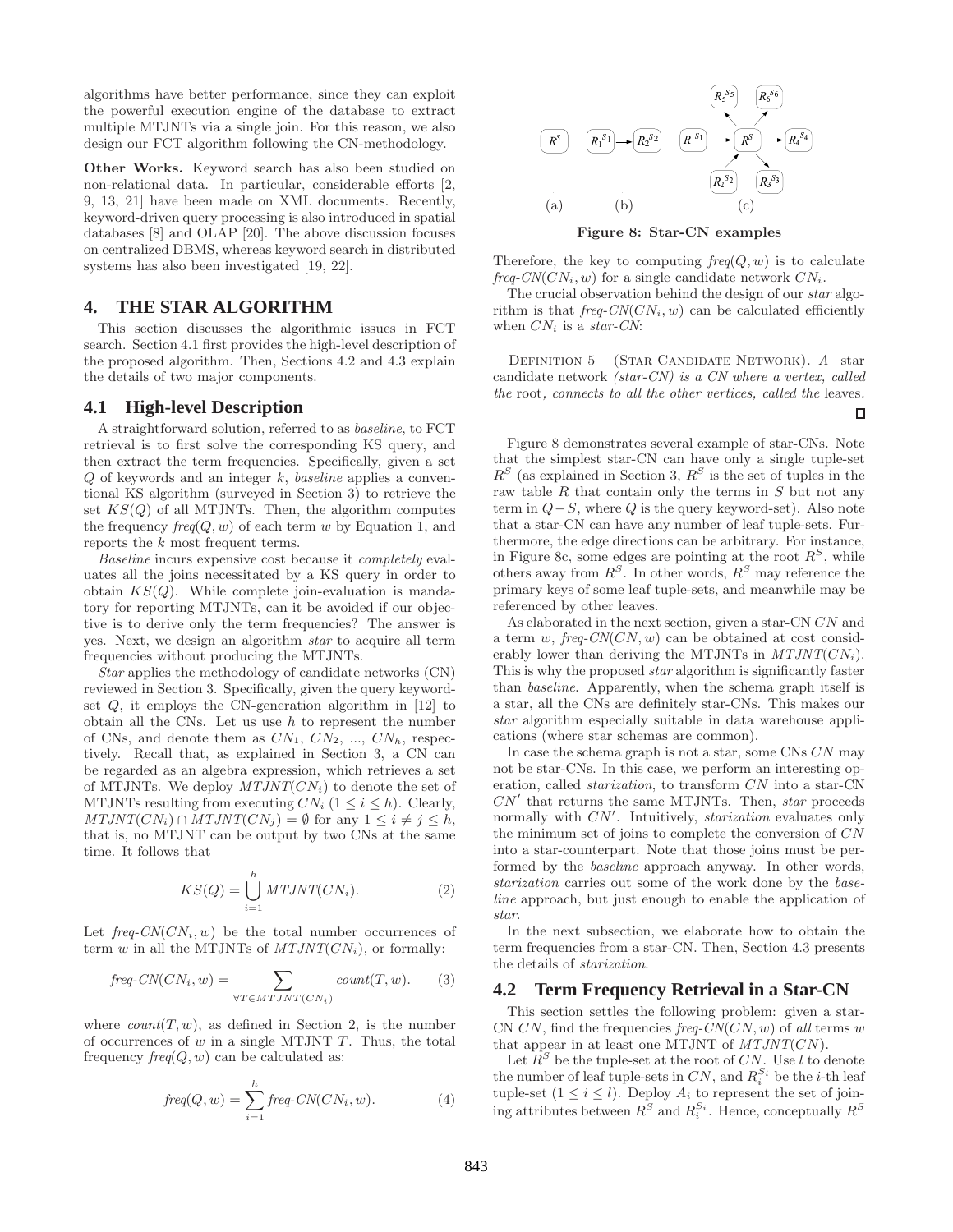has columns  $\{A_1, A_2, ..., A_l, text\}$ , where text incorporates all the attributes other than  $A_1, \ldots, A_l$ . In the same fashion,  $R_i^{S_i}$  can be regarded to have a schema  $\{A_i, text\}$ . Following the convention of previous work [11, 12, 17, 16], we assume that the data of each tuple-set have been collected into a file. (This can be easily achieved with a single scan of all the raw tables. Furthermore, all the tuple-sets together consume exactly the same amount of space as the raw tables, because every tuple in a raw table belongs to precisely one tuple-set.)

We will use the running example in Figure 9 to illustrate our solution. Figure 9a gives the CN under consideration, assuming that the query keyword-set  $Q$  has three terms  $kw_1$ ,  $kw_2$ , and  $kw_3$ . The root of CN is a free tuple-set  $R^{\emptyset}$ , i.e., no tuple in  $\mathbb{R}^{\emptyset}$  should contain any keyword in Q. All leaf tuple-sets are non-free. For example, in  $R_1^{\{kw_1\}}$ , each tuple must include only  $kw_1$ , but not  $kw_2$  and  $kw_3$ . Notice that  $R^{\emptyset}$  has two primary keys  $A_1$  and  $A_2$ , referenced by  $R_1^{\{kw_1\}}$ and  $R_2^{\{kw_2\}}$  respectively, whereas  $R^{\emptyset}$  itself references the primary key  $A_3$  of  $R_3^{\{kw_3\}}$ .

Figures 9b-9e give the contents of the four tuple-sets. We use symbols  $\alpha_1, \alpha_2, ..., \beta_1, ..., \gamma_1, ..., \delta_1, ...$  to facilitate tuple pinpointing. For instance,  $\alpha_1$  denotes the first tuple in  $R_1^{kw_1}$ . Note that some foreign-key values (e.g.,  $x_3$ ) of  $R_1^{kw_1}$  are absent from the primary-key  $A_1$  of  $R^{\emptyset}$ . This is reasonable because  $R^{\emptyset}$  may not contain all the tuples in the raw table R (recall that  $R^{\emptyset}$  is only a subset of R). Similar phenomena can be observed for the foreign-key values in other tables.

Figure 10 shows the result of completely evaluating CN. We refer to each tuple in the result as a *join tuple*, which is essentially a flat representation of an MTJNT in  $MTJNT(CN)$ . Symbols  $\lambda_1, \lambda_2, \ldots$  are added for tuple pinpointing. For example, tuple  $\lambda_1$  is the join result of tuples  $\alpha_3$ ,  $\beta_1$ ,  $\gamma_1$ , and  $\delta_2$ . It is easy to verify that term  $w_1$  occurs 16 times, i.e.,  $freq$ -CN(CN,  $w_1$ ) = 16. Similarly,  $freq\text{-}CN(CN, w_2) = 13$ ,  $freq\text{-}CN(CN, w_3) = 4$ , and  $freq-CN(CN, w_4) = 5$ . In the sequel, we present the star algorithm that obtains these frequencies without producing the results in Figure 10.

Volume. Let  $t$  be a tuple in any tuple-set of  $CN$ . We define its *volume*, denoted as  $vol(t)$ , as the number of join tuples determined by t. For instance, as mentioned earlier, join tuple  $\lambda_1$  in Figure 10 is produced by tuple  $\alpha_3$  in Figure 9b (together with  $\beta_1$ ,  $\gamma_1$ ,  $\delta_2$ ). In fact, the volume  $vol(\alpha_3)$  is 2, because  $\alpha_3$  also produces another join tuple  $\lambda_2$ . To see more examples,  $vol(\beta_3) = 0$  (since  $\beta_3$  does not produce any join tuple), and  $vol(\gamma_1) = vol(\delta_2) = 6$  (since  $\gamma_1$  determines  $\lambda_1$ ,  $\lambda_2, \ldots, \lambda_6$ , and so does  $\delta_2$ ).

The central idea underlying star is that, once we have obtained the volumes of the tuples in each tuple-set, we can precisely calculate the number of occurrences of any term. Let us consider, for example, term  $w_1$ . This term appears twice in  $\alpha_3$ . As  $\alpha_3$  yields  $vol(\alpha_3) = 2$  join tuples,  $w_1$  also appears twice in each of those two join tuples, thus contributing totally 4 occurrences. Similarly,  $w_1$  also emerges once in  $\gamma_1$  (or  $\delta_2$ ), and hence, has one occurrence in each of the  $vol(\gamma_1) = 6$  (or  $vol(\delta_2) = 6$ ) join tuples determined by  $\gamma_1$  (or  $\delta_2$ ). This leads to another 12 occurrences of  $w_1$ , resulting in  $freq$ -CN(CN,  $w_1$ ) = 4 + 12 = 16.

Motivated by this, star executes in two steps. The first phase, called the volume step, computes the volumes of all

|                  | A <sub>1</sub>    | A <sub>2</sub> | $A_3$          | $\sqrt{kw1}$ , text<br>$R_{1}$ | $R_2$ <sup>{kw2}</sup> .text | $\sqrt{kw^3}$ , text<br>$R_3$ <sup>t</sup> | $R^{\emptyset}$ .text |
|------------------|-------------------|----------------|----------------|--------------------------------|------------------------------|--------------------------------------------|-----------------------|
| $\lambda_{1}$    | x <sub>2</sub>    | $y_1$          | $z_1$          | $kw_1, w_1, w_1, w_2$          | $kw_2, w_4$                  | $kw_3, w_1$                                | $W_1, W_2$            |
| $\lambda$        | x <sub>2</sub>    | $y_1$          | z <sub>1</sub> | $kw_1, w_1, w_1, w_2$          | $kw_2, w_2$                  | $kw_3, w_1$                                | $W_1, W_2$            |
| $\lambda$        | x <sub>2</sub>    | $y_1$          | $z_1$          | $kw_1, w_2$                    | $kw_2, w_4$                  | $kw_3, w_1$                                | $W_1, W_2$            |
| $\lambda_{4}$    | $\mathcal{X}_{2}$ | $y_1$          | z <sub>1</sub> | $kw_1, w_2$                    | $kw_2, w_2$                  | $kw_3, w_1$                                | $W_1, W_2$            |
| $\lambda_{5}$    | x <sub>2</sub>    | $y_1$          | z <sub>1</sub> | $kw_1, w_3$                    | $kw_2, w_4$                  | $kw_3, w_1$                                | $W_1, W_2$            |
| $\lambda_{6}$    | x <sub>2</sub>    | $y_1$          | $z_1$          | $kw_1, w_3$                    | $kw_2, w_2$                  | $kw_3, w_1$                                | $W_1, W_2$            |
| $\lambda_{\tau}$ | $x_4$             | $y_3$          | z <sub>2</sub> | $kw_1, w_4$                    | $kw_2, w_3$                  | $kw_3, w_4$                                | $W_3$                 |

Figure 10: Result of complete evaluation of CN

tuples in each tuple-set of CN. Then, the second phase, the frequency step calculates the frequency of each term.

Volume Step. This phase is further divided into the leafstage and the root-stage. The leaf-stage scans each leaf tupleset  $R_i^{S_i}$   $(1 \leq i \leq l)$  of CN once. The purpose is to prepare a num-array for the column  $A_i$  of  $R_i^{S_i}$ . For every value v in this column<sup>3</sup>,  $num(v)$  equals the number of tuples in  $R_i^{S_i}$ carrying  $v$ . For instance, for our running example in Figure 9, the leaf-stage outputs the num-arrays in Figure 11a. For example,  $num(x_1)$  equals 2, because in  $R_1^{kw_1}$  two tuples have  $x_1$  as their  $A_1$ -values. Notice that the num-array of each  $R_i^{S_i}$  can be regarded as a compressed version of its column  $A_i$ . In particular, if a value v occurs many times in  $A_i$ , it is stored only once, but associated with its num-value.

The root-stage, on the other hand, reads the root tuple-set  $R<sup>S</sup>$  once, and creates an *abridged* root tuple-set  $R_*^S$ , which has at most the same cardinality as  $R^S$ . Furthermore, this stage also obtains the volumes of all the tuples in every (root/leaf) tuple-set. At the beginning, the root-stage initiates a vol-array for each leaf tuple-set  $R_i^{S_i}$   $(1 \leq i \leq l)$ . For every value  $v$  in the column  $A_i$  of  $R_i^{S_i}$ , the array has an entry  $vol(v)$ , which is initialized to 0. At the end of the root-stage,  $\mathit{vol}(v)$  will be identical to the volume of each tuple in  $R_i^{S_i}$ whose  $A_i$ -value equals v. It suffices to keep only one volume for all tuples having the same  $A_i$ -value, as their volumes are equivalent.

Next, we process each tuple of the root tuple-set  $R^S$  in turn. Let  $t = (v_1, v_2, ..., v_l, text)$  be the tuple being processed, where  $v_i$   $(1 \leq i \leq l)$  is its value on column  $A_i$ . Then, we check if  $t$  can be discarded. Specifically, as long as any  $v_i$   $(1 \leq i \leq l)$  does not exist in the *num*-array of leaf relation  $R_i^{S_i}$ , t does not produce any join result, and hence, can be safely eliminated. Otherwise (i.e., t cannot be discarded), we increase entry  $\mathit{vol}(v_i)$  in the vol-array of  $R_i^{S_i}$  $(1 \leq i \leq l)$ , using the data in the *num*-arrays of the other leaf tuple-sets. Formally, the update of  $vol(v_i)$  is by:

$$
vol(v_i) = vol(v_i) + \prod_{j \neq i, 1 \leq j \leq l} num(v_j).
$$
 (5)

We also calculate the volume of  $t$  as

$$
vol(t) = \prod_{j=1}^{l} num(v_j).
$$
 (6)

Finally, we write to the abridged root tuple-set  $R_*^S$  the tuple t, augmented with an additional field  $vol(t)$ , and continue with the next tuple in  $R^S$ .

Let us demonstrate the root-stage with our running example. Recall that, in the leaf-stage, the num-arrays in

<sup>&</sup>lt;sup>3</sup>In case  $A_i$  is a set of attributes, v is a vector.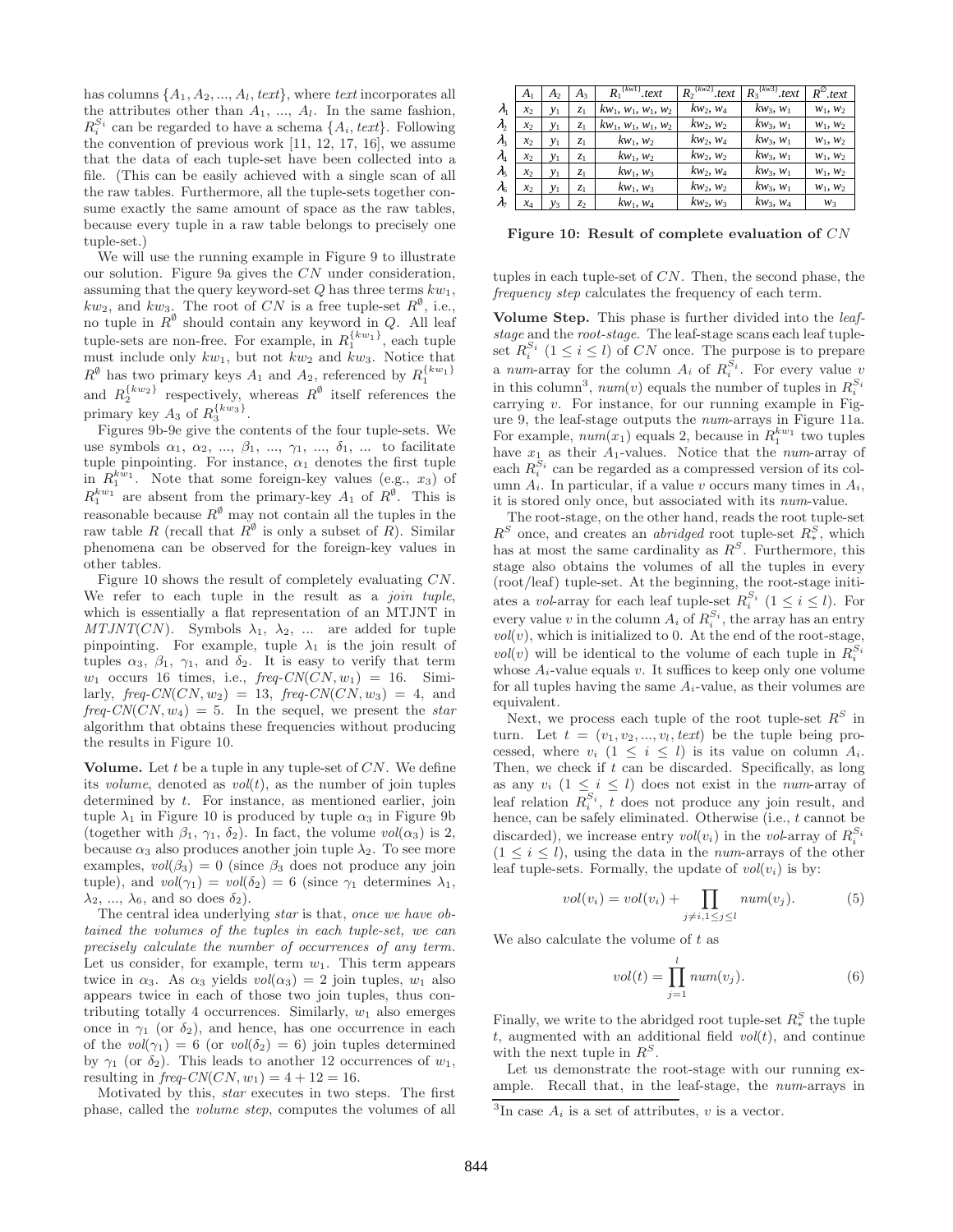

Towards this purpose, the frequency step performs one more scan on each leaf tuple-set and the abridged root tuple-set. Specifically, initially,  $freq$ -CN(CN, w) equals 0 for every w. Let  $t$  be a tuple in any of the tuple-sets mentioned earlier. When  $t$  is encountered, for each occurrence of a term  $w$  in t, we simply increase freq- $CN(CN, w)$  by  $vol(t)$ . It remains to clarify how to retrieve  $vol(t)$ . If t is in the abridged root tuple-set  $R_*^S$ ,  $vol(t)$  is directly fetched along with t. Otherwise, assume that t comes from a leaf tuple-set  $R_i^{S_i}$  (for some  $i \in [1, l]$ . We only need to obtain the  $A_i$  value v of t, and then, set the volume of t to the entry  $vol(v)$  in the vol-array.

To illustrate, let us calculate  $freq$ -CN(CN,  $w_1$ ) in the example of Figure 9, from the vol-arrays (Figure 11d) and abridged root tuple-set  $R_*^{\emptyset}$  (Figure 11e) returned by the volume step. At the beginning,  $freq$ -CN(CN,  $w_1$ ) = 0. As (i)  $w_1$  appears twice in  $\alpha_3$  and once in  $\gamma_1$  and  $\delta_2^*$  respectively, and (ii)  $vol(\alpha_3) = 2$ ,  $vol(\gamma_1) = 6$ ,  $vol(\delta_2^*) = 6$ , we have  $freq-CN(CN, w_1) = 2 \cdot 2 + 1 \cdot 6 + 1 \cdot 6 = 16$ . In particular,  $vol(\alpha_3)$  is retrieved from the entry  $vol(x_2)$  in the vol-arrays, where  $x_2$  is the A<sub>1</sub>-value of  $\alpha_3$ . Likewise,  $vol(\gamma_1)$  equals vol( $z_1$ ) with  $z_1$  being the A<sub>3</sub>-value of  $z_1$ . Finally, vol( $\delta_2^*$ ) is acquired directly from the abridged tuple-set  $R_*^{\emptyset}$ .

Discussion. The *star* algorithm described above is highly efficient. Specifically, regardless of the number  $l$  of leaf tuplesets, star requires reading each tuple-set of CN only twice, and writing a tuple-set  $\overline{R}_{*}^{S}$  once that is no larger than the root tuple-set  $R^S$ . This is much faster than the full evaluation of  $CN$  (i.e., returning all the join tuples as in Figure 10), which demands more passes on the participating tuple-sets. As mentioned before, the efficiency of star arises from the fact that it focuses on calculating only tuple vol-

The next tuple processed is  $\delta_2$ , which cannot be discarded because its  $A_1$ -,  $A_2$ -, and  $A_3$ -values  $x_2$ ,  $y_1$ ,  $z_1$  all appear in the num-arrays. Thus, we update three entries in the vol-arrays, i.e.,  $vol(x_2)$ ,  $vol(y_1)$ , and  $vol(z_1)$ , resulting in the new vol-arrays in Figure 11c. Note that the updates are according to Equation 5. For example,  $vol(x_2)$  is obtained as  $num(y_1) \cdot num(z_1) = 2 \cdot 1 = 2$ . Next, the volume of  $\delta_2$  is calculated with Equation 6, leading to  $vol(\delta_2) = num(x_2)$ .  $num(y_1) \cdot num(z_1) = 3 \cdot 2 \cdot 1 = 6$ . Finally, we append t to the abridged root tuple-set  $R_*^{\emptyset}$  along with its volume 6.

*x*<sup>4</sup> *y*<sup>3</sup> *z*<sup>2</sup> *w*<sup>3</sup> 1 (e)  $R_*^{\emptyset}$ Figure 11: Illustration of the volume step

Figure 11a have been calculated. Before scanning the root tuple-set  $R^{\emptyset}$ , we initialize the *vol*-arrays of  $R_1^{kw_1}$ ,  $R_2^{kw_2}$  and  $R_3^{kw_3}$  as in Figure 11b. We proceed to process the first tuple  $\delta_1$  of  $R^{\emptyset}$ , and discard it immediately because its  $A_2$ -value  $y_4$ does not exist in the *num*-array of  $R_2^{kw_2}$ , implying that  $\delta_1$ 

 $\delta$ 3

does not produce any join tuple.

The last tuple  $\delta_3$  of  $\mathbb{R}^S$  is processed in the same manner, yielding  $vol(\delta_3) = 1$ , and the final vol-arrays in Figure 11d. Some entries in the vol-arrays are 0, indicating that their corresponding tuples do not produce any join tuples. For example, in  $\overline{R_1^{kw_1}}$ , tuples with  $A_1$ -value  $x_1$  do not generate any join tuple. The root-stage terminates. Figure 11e gives the content of the current  $R_*^{\emptyset}$ . Notice that symbols  $\delta_2^*$  and  $\delta_3^*$  are introduced to enable tuple pinpointing. We formally summarize the entire volume-step in Figure 12.

Frequency Step. Once the tuple volumes have been com-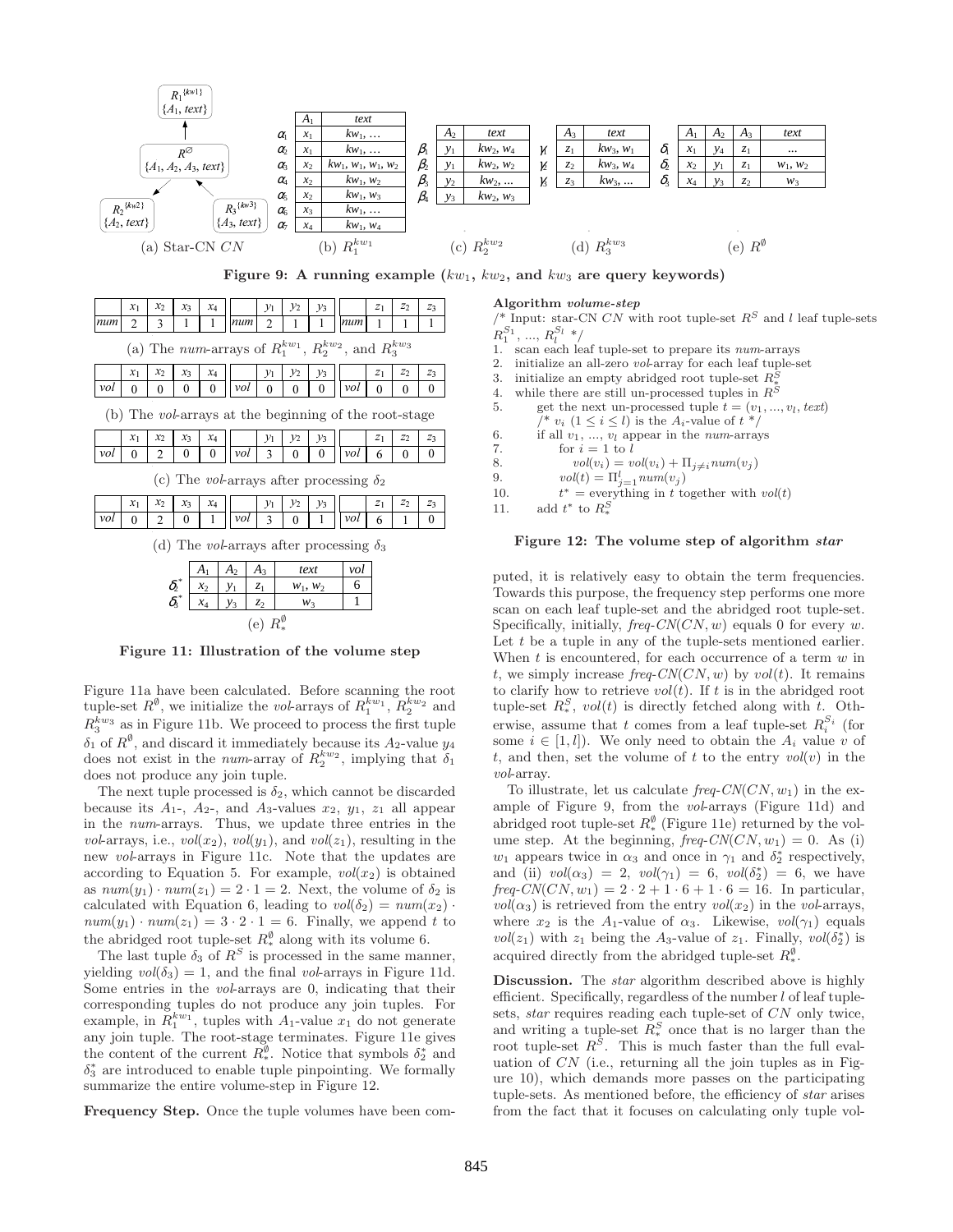### Algorithm frequency-step

```
/* Input: the leaf tuple sets R_1^{S_1}, ..., R_l^{S_l}, the abridged root tuple-set R_*^{\mathcal{S}} and the vol-arrays output by the volume-step */
1. freq\text{-}CN(CN, w) = 0 for all terms w
2. for each leaf tuple-set R_i^{S_i} (1 \le i \le l)3. while there are still un-processed tuples in R_i^{S_i}4. get the next un-processed tuple \overline{t} = (v, text)<br>5. for each occurrence of any term w in t5. for each occurrence of any term w in t<br>6. freq\text{-}CN(CN,w) = freq\text{-}CN(CN,w) +freq-CN(CN, w) = freq-CN(CN, w) + vol(v)7. while there are still un-processed tuples in R_*^S8. get the next un-processed tuple t^* = (v_1, ..., v_l, text, vol(t^*))9. for each occurrence of any term w \text{ in } t^*10. freq\text{-}CN(CN, w) = freq\text{-}CN(CN, w) + vol(t^*)
```
### Figure 13: The frequency step of algorithm star

umes. Indeed, tuple volumes capture less information than join tuples (note that the latter can produce the former but not the vice versa), and hence, are cheaper to calculate.

### **4.3 Conversion to Star-CNs**

This section deals with the following starization problem: given a non-star  $CN$ , transform it to a star-CN  $CN'$ that returns the same set of MTJNTs, i.e.,  $MTJNT(CN) =$  $MTJNT(CN')$ . The goal is to minimize the total cost incurred in the transformation and executing the star algorithm (presented in Section 4.2) on  $CN'$ .

A basic observation is that, if CN has s vertices, then it has s equivalent star-CNs each of which has a different vertex as the root. Let us explain this with a concrete example. Consider the non-star CN in Figure 14a, corresponding to the schema graph in Figure 1 and a query keyword-set  $Q =$ {Tony, conf}. Figure 14b gives an equivalent star-CN  $CN'_1$ , where  $\texttt{WRITE}^{\emptyset}$  is the root. Notice that, conversion from  $CN$ to  $CN'_1$  requires a join between PAPER<sup> $\emptyset$ </sup> and CONF<sup>{conf}</sup>, and the result of the join becomes a leaf tuple-set in  $CN'_1$ . Similarly, Figure 14c shows another equivalent star-CN  $CN'_2$ , which necessitates a join  $\text{AUTHOR}^{\{\hat{T}ony}\}$   $\bowtie$   $\text{WRTES}^{\emptyset}$ . Figures 14d and 14e present the other two equivalent star-CNs  $CN'_3$  and  $CN'_4$ .

The quality of a star-CN  $CN'$  depends on two types of cost: the overhead of (i) converting  $CN$  to  $CN'$ , and (ii) executing star on  $CN'$ . Hence, finding the optimal  $CN'$ would be trivial if we were able to predict both costs accurately. While the overhead of (ii) may be easy to estimate (as mentioned earlier, star scans each participating tuple-set twice, and writes the abridged root tuple-set once), predicting the overhead of (i) is hard for several reasons. First, join selectivity estimation is known to be a tricky problem [5]. Although there exist solutions [1] specifically designed for foreign-joins, they cannot be applied in our case, because the joins here – although they look like foreign-joins – are not exactly so. Recall that in a traditional foreign-join, every foreign key will definitely be joined with a primary key. This property no longer holds in our scenario due to the keyword-screening process. For example, consider the join  $\text{AUTHOR}^{\{Tony\}} \bowtie \text{WRITES}^{\emptyset}$ . Apparently, most foreign-key values in  $WRITES^{\emptyset}$  will not find their matching primary-keys in AUTHOR<sup>{Tony}</sup>, because AUTHOR<sup>{Tony}</sup> consists of only tuples containing the keyword Tony. Second, selectivity estimation demands specialized structures such as sample sets [5], synopses [1], etc. Such structures cannot be pre-computed because the tuple-sets of CN are dynamically generated according to the query keyword-set Q. Constructing the struc-



Figure 14: Multiple starization choices

tures on the fly entails large cost itself [1, 5].

A good strategy in starization is to avoid joins that produce gigantic results. For example, the  $CN_1'$  in Figure 14b is a poor choice, because  $\text{PAPER}^{\emptyset} \propto \text{CONF}^{\{conf\}}$  essentially joins two sizable tuple-sets (in particular, CONF<sup>{conf}</sup> is the table CONF itself – recall that every tuple in CONF implicitly includes the table name as a term). Not only that the join itself incurs expensive cost, but also it creates a huge leaf tuple-set for  $CN_1'$ , leading to large cost in the subsequent application of the *star* algorithm. The  $CN'_2$  in Figure 14c is a much better choice. In particular,  $\text{AUTHOR}^{\{T\text{On}y\}}$  is a very small tuple-set. As a result, the join AUTHOR<sup>{Tony}</sup>  $\texttt{WRITES}^\emptyset$  is fairly efficient, and produces only a small number of tuples.

Typically, a join is expensive if its participating tuplesets have large cardinalities. There is a close connection between the size of a tuple-set and its type. We already know that a tuple-set  $R^S$  can be free or non-free. Here, we further divide non-free  $R^S$  into two types:  $R^S$  is strongly non-free, if S contains at least a keyword that is not the name of the raw table R; otherwise,  $R^S$  is weakly non-free. For example,  $\texttt{AUTHOR}^{\{Tony\}}$  is a strongly non-free tuple-set, whereas CONF<sup>{conf}</sup> is weakly non-free. In general, weakly non-free and free tuple-sets are large, whereas a strongly non-free tuple-set is small<sup>4</sup>, because usually only a fraction of the raw table  $R$  includes all the keywords in  $S$ . Hence, we should avoid joins that involve no strongly non-free tuple-set at all, e.g., PAPER<sup> $\emptyset$ </sup>  $\bowtie$  CONF<sup>{conf}</sup>. These joins are said to be bad.

Motivated by this, we perform starization by choosing the star-CN that requires the least number of bad joins. In case there are multiple such star-CNs, we select the one with the greatest number of leaf tuple-sets (in general, the larger the number, the fewer pairwise joins are needed). To illustrate, consider the CN in Figure 14a. Among the equivalent star-CNs in Figures 14b-14e,  $CN'_1$  and  $CN'_3$  require one bad join, whereas  $\ddot{CN}_2'$  and  $CN_4'$  demand no bad join at all. Now we need to make a choice between  $CN'_2$  and  $CN'_4$ . As  $CN'_2$ has two leaves and  $CN'_4$  has only one,  $CN'_2$  requires fewer

<sup>&</sup>lt;sup>4</sup>This observation was first made in [12].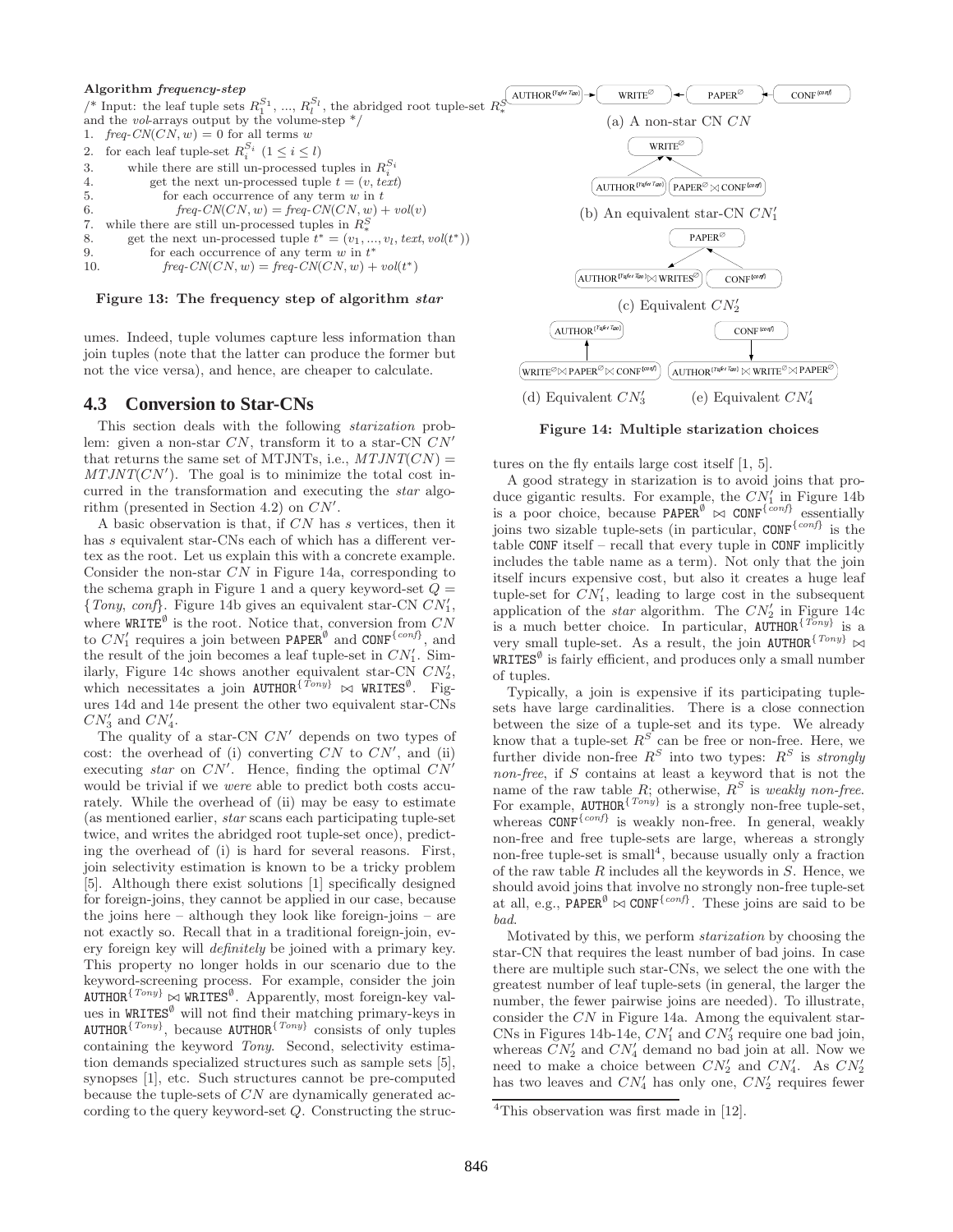#### Algorithm starization

- /\* Input: a non-star $CN$  with  $s$  tuple-sets  $R^{S_1}_1,\,...,\,R^{S_s}_1$  \*/
- 1. initialize arrays bad-num and degree each with  $s$  elements
- 2. for  $i = 1$  to s
- 3. degree[i] = number of neighbors of  $R_i^{S_i}$  in CN
- 4. remove  $R_i^{S_i}$  from the original CN, resulting in a set of connected components
- 5.  $bad\text{-}num[i] =$  number of connected components that have at least two tuple-sets but no strongly non-free tuple-set
- 6.  $rt = \emptyset$ ; min-bad-num =  $\infty$ ; rt-degree = 0<br>7. for  $i = 1$  to s for  $i=1$  to  $s$
- 8. if  $bad\text{-}num[i] < min\text{-}bad\text{-}num \text{ OR }$
- $(bad\text{-}num[i] = min\text{-}bad\text{-}num \text{ AND } degree[i] > rt\text{-}degree)$ 9.  $rt = R_i^{S_i}$
- 10.  $min \text{-} b \overset{\cdot}{a} d \text{-} num = b a d \text{-} num[i]; \text{ rt-} degree = degree[i]$
- 11. return the star-CN with root  $rt$

### Figure 15: The algorithm of starization

pairwise joins, and is the final output of starization.

It remains to clarify how to obtain the number of bad joins needed by a star-CN  $CN'$ . Assume that the root of  $CN'$  is  $R^S$ . Let us examine the vertex  $R^S$  in the original  $CN$ . Removal of  $R^S$  breaks  $CN$  into several connected components. The number of bad joins equals the number of components that have (i) at least two tuple-sets but (ii) no strongly non-free tuple-set. This number can be found with a single traversal of all the components.

Consider the CN in Figure 14a and  $R^S =$  WRITES<sup>0</sup>. After deleting WRITES<sup>Ø</sup>, the CN is partitioned into two components AUTHOR<sup>{Tony}</sup> and PAPER<sup>Ø</sup> ← CONF<sup>{conf}</sup>. The second component has two tuple-sets, neither of which is strongly non-free. Thus, we know that the star-CN rooted at  $WRITES<sup>U</sup>$ necessitates one bad join. Figure 15 formally summarizes the starization algorithm.

### **5. EXTENSIONS**

Our analysis so far assumes that every occurrence of a term w is counted equally in its frequency, regardless of the raw table where w appears. Sometimes we may want to treat the occurrences in various tables differently. For example, a user, who wants to know more about the research of Tony, may consider terms in PAPER more important than those in AUTHOR (in the schema graph of Figure 1). For this purpose, s/he may give a higher weight to PAPER and a lower one to AUTHOR, so that every appearance of a term counts more in PAPER than AUTHOR.

Carrying the idea further, a more general method is to specify weights at the CN level. This is reasonable because a term from the same table may not necessarily have the same importance in different CNs. To explain, let us slightly modify the schema of Figure 1, by adding one more column comments to table WRITES (i.e., WRITES now has attributes  $A_id$ ,  $P_id$ , comments). This new attribute records the comments of the author  $A_{id}$  on her/his paper  $P_{id}$ . Now consider a FCT query with keyword-set  $Q = \{Tony, spatial,$ index}, and the following CNs:

 $CN_1: \texttt{AUTHOR}^{ \{ \textit{Tony} \}} \longrightarrow \texttt{WRITES}^\emptyset \longleftarrow \texttt{PAPER}^{ \{ \textit{spatial, index} \}}$ 

 $CN_2:$  AUTHOR ${^{Tony}}\rightarrow$  WRITES ${^{index}}\leftarrow$  PAPER ${^{spatial}}$ 

Let  $w$  be a term in PAPER. Intuitively, an occurrence of w in (an MTJNT output by)  $CN_1$  is more important than that in  $CN_2$ . This is because each MTJNT from  $CN_1$  corresponds to a paper specifically on spatial indexing, whereas an MTJNT from  $CN_2$  may be a paper on other spatial topics, but with a comment from Tony related to indexes.

Our FCT operator can be easily extended to incorporate weighting in the above scenarios. Actually, this is true both conceptually and algorithmically. In particular, conceptually, the only change necessary is the definition of function  $count(T, w)$ , which here returns the weighted number of occurrences of  $w$  in an MTJNT  $T$ . To elaborate the details, assume that CN is the candidate network that generates T. Suppose that CN has s tuple-sets  $R_1^{S_1}, ..., R_s^{S_s}$ , which, by the weighting rules in the underlying application, bear weights  $wght_1, ..., wght_s$ , respectively. Thus,  $count(T, w)$ should be implemented as follows. First, we initialize a counter 0. Then, for every occurrence of  $w$  in  $T$ , we first obtain the tuple-set, say  $R_i^{S_i}$ , contributing the occurrence, and increase our counter by  $wght_i$ .

Accordingly, to support weighted FCT search, small changes are needed in the algorithms starization and star proposed in Section 4. Recall that, given a non-star candidate network CN, starization performs some preliminary joins to transform  $\overline{CN}$  into a star-counterpart  $\overline{CN'}$ . Each join produces a leaf tuple-set in  $CN'$ . To tackle a weighted FCT query, terms in the join result should be accompanied by the weights of their origin leaf tuple-sets. For example, let CN be as shown in Figure 14a. Converting it to the  $CN_2$ in Figure 14c needs a join  $\text{AUTHOR}^{\{Tony\}}$   $\bowtie$  WRITES<sup>Ø</sup>. Then, for every occurrence of a term  $w$  in the join result, we associate it with the weight of AUTHOR<sup>{Tony}</sup> (or WRITES<sup>0</sup>), if it comes from  $\texttt{AUTHOR}^{\{Tony\}}$  (or  $\texttt{WRTES}^\emptyset$ ).

Given a star-CN CN, on the other hand, star computes the total weighted occurrences  $freq$ -CN(CN, w) of each term  $w$  in the MTJNTs determined by  $CN$ . The only modification of star is in its frequency step, which computes  $freq\text{-}CN(CN, w)$  from the tuple volumes, by scanning each leaf tuple-set and the abridged root tuple-set once. Specifically, after fetching a tuple  $t$ , for every term  $w$  in  $t$ , we increase freq-CN(CN, w) by  $vol(t) \cdot weight(t)$ , where  $vol(t)$ is the volume of t, and weight $(t)$  is the weight of the origin tuple-set of t.

Finally, it is worth mentioning that, since a FCT query concentrates on mining concepts, its effectiveness can be boosted when there is a concept hierarchy. This hierarchy captures the belonging-to relationships among terms; for instance, nearest-neighbor belongs to spatial. As a result, whenever *nearest-neighbor* is encountered in an MTJNT, we should increase the frequencies of both nearest-neighbor and spatial. This strategy makes it easier for FCT queries to discover related concepts at the high levels.

### **6. EXPERIMENTS**

This section aims at achieving two objectives. First, in Section 6.1, we will demonstrate the usefulness of FCT search, i.e., it enables us to extract interesting information from real databases conveniently. Then, in Section 6.2, we will verify the efficiency of our FCT algorithm.

# **6.1 Effectiveness of FCT Search**

We use a real database *IMDB* [17] that collects the cast, director, and genre information of over 800k movies and TV programs. Figure 16 presents the schema graph of IMDB, where the table names and columns are self-illustrative. The primary key of each table is underlined. Note that a movie may be classified in multiple genres, and thus, may have several records in GENRE. Furthermore, it is also possible that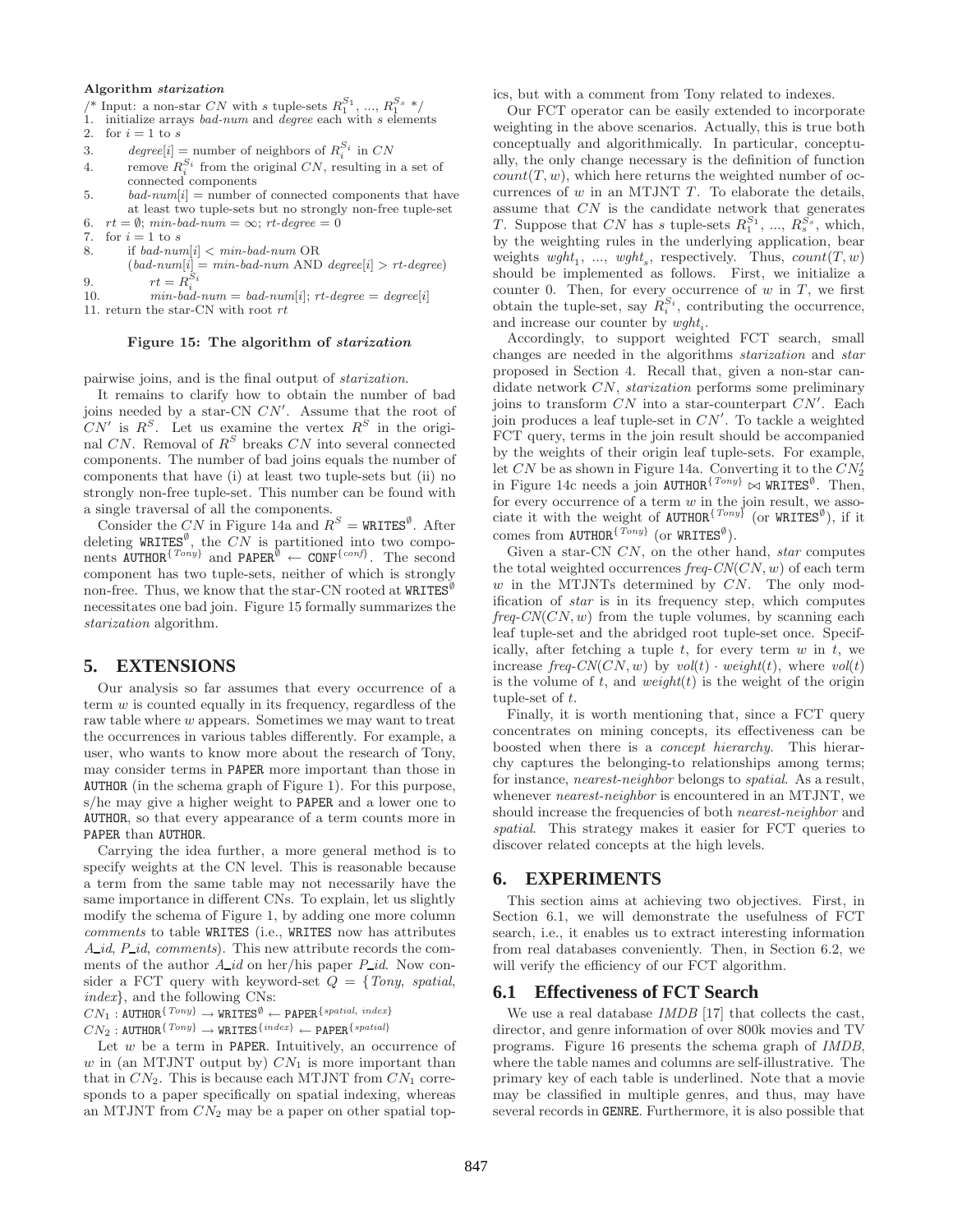

Figure 16: The schema graphs of IMDB

a movie does not belong to any genre, and hence, has no tuple in GENRE. The entire title of a movie, and the full name of an actor, actress, and director are treated as a single term. This is reasonable because a word appearing in, for example, the titles of two movies does not really bear any obvious meaning. Table 1 shows the cardinalities of the tables. Totally IMDB occupies 285 mega bytes.

To demonstrate the effectiveness of FCT retrieval, we will give the results of several representative queries, and explain why they are reasonable. Recall that a FCT query has two explicit parameters: a set Q of keywords, and the number k of terms requested. Furthermore, a FCT query also implicitly inherits another parameter from the traditional keyword search:  $R_{max}$ , which specifies the largest size of a CN, in terms of the number of participating tuple-sets. In the sequel, we fix k to 10 and  $R_{max}$  to 6.

First, we retrieve the most prolific comedy directors with

 $Q1 = \{comedy, \, director\}$ 

yielding

Al Christie (365), Mack Sennett (303), Jules White (297) Friz Freleng (285), Allen Curtis (278), Chuck Jones (259) Dave Fleischer (255), Bud Fisher (252), William Beaudine (249), William Watson (219)

The number after each name corresponds to its frequency. Note that this result is obtained after removing the stopping words and the obvious noisy terms such as the table names MOVIE and DIRECT. All the directors in the result are highly successful directors in history. For example, Christie Al (1881-1951), a star on the Hollywood Walk of Frame, directed over 200 motion pictures, and is particularly well-known for his short comedies  $(en.wikipedia.org/wiki/ALChristie).$ 

A fan of Tom Hanks may be curious which director Tom is most mentioned with. This can be extracted by:

$$
Q2 = \{Tom\ Hanks, \ director\}
$$

with result

Louis Horvitz (9), Jeff Margolis (8), Dave Wilson (6) Beth Mccarthy Miller (5), Ron Howard (4), Laurent Leland (3), Penny Marshall (3)

Louis Horvitz, for instance, is indeed a director that has a close relationship with Tom. In 2002, Louis actually directed a TV program called AFI Life Achievement Award: A Tribute to Tom Hanks. To acquire the genres of the motion productions involving Tom Hanks, we perform

| Table              | Cardinality |
|--------------------|-------------|
| <b>ACTOR</b>       | 741449      |
| <b>ACTORPLAY</b>   | 4244600     |
| <b>ACTRESS</b>     | 445020      |
| <b>ACTRESSPLAY</b> | 2262149     |
| MOVIE              | 833512      |
| <b>DIRECTOR</b>    | 121928      |
| DIRECT             | 561173      |
| GENRE              | 629195      |

Table 1: Table cardinalities of IMDB

 $Q3 = \{Tom$  Hanks, genres

returning

comedy (44), drama (34), short (20), family (17), romance (10), thriller (9), crime (8), music (8), fantasy (7), war (7)

Interestingly, while Tom Hanks is perhaps best known for his dramas, he actually took parts in many comedies as well (a recent one: The Terminal). Let us repeat the above two queries but with respect to Jim Carrey. Specifically,

$$
Q4 = \{ Jim \text{ Carrie}, \text{ director} \}
$$

gives

Louis Horvitz (7), Bruce Gowers (4), Michel Gondry (3) Jeffrey Schwarz (3), Tom Shadyac (3), Bobby Farrelly (2) Peter Farrelly (2), Beth Mccarthy Miller (2), Troy Miller (2), Joel Schumacher (2)

The results of  $Q2$  and  $Q_4$  indicate that Louis Horvitz works closely with both Tom Hanks and Jim Carrie.

 $Q5 = \{Jim \text{ Carrie}, \text{ genres}\}\$ 

returns

comedy (40), short (14), drama (13), family (11), action  $(7)$ , fantasy  $(7)$ , music  $(7)$ , adventure  $(6)$ , crime (6), romance (6)

Jim Carrie is particularly mentioned only in one genre: comedy, whose frequency 40 is much higher than the others. As shown in Q10, Tom Hanks seems to be more versatile, by being heavily mentioned in both comedy and drama.

Finally, we show how to leverage FCT queries to discover the actors and actresses closely related to a director. For this purpose, we choose director Jules White (1900-1985), in the result of  $Q1$ , as a representative. The next query

 $Q6 = \{Jules White, actor, comedy\}$ 

discovers

Moe Howard (108), Larry Fine (108), Vernon Dent (70) Shemp Howard (67), Al Thompson (49), Emil Sitka (46) Joe Palma (45), John Tyrrell (39), Johnny Kascier (37), Curly Howard (36)

Bouzereau (4), David Frankel (4), Robert Zemeckis (3), Davids best known (en.wikipedia.org/wiki/Jules\_White) for his The result is fairly reasonable. For example, Jules White short-subject comedies starring the "Three Stooges" – Moe Howard, Larry Fine, and Curly Howard – all of whom are included in the result. As for actresses, we run

 $Q7 = \{Jules White, actress, comedy\}$ 

and obtain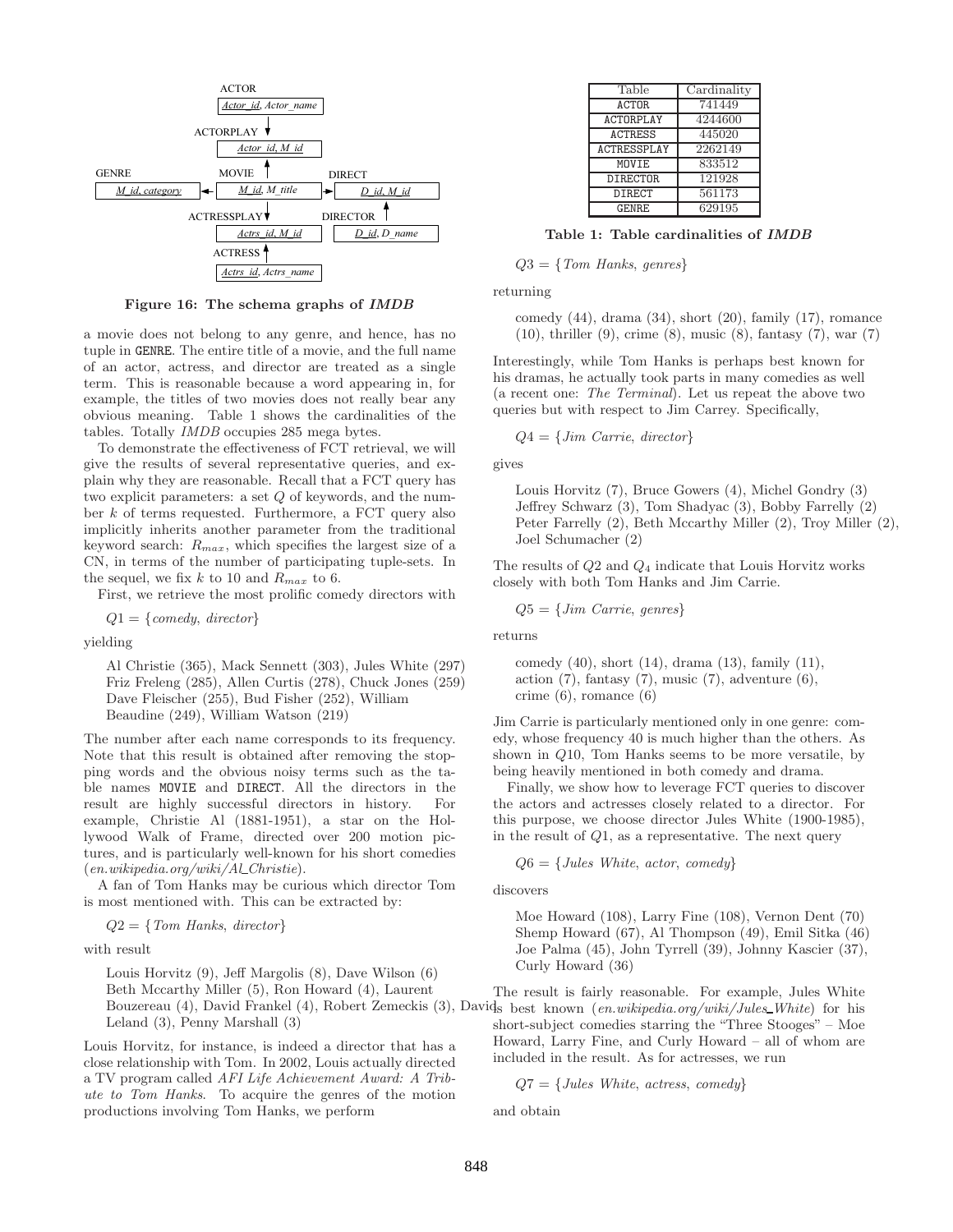|                                          | w | ພ⊍ | $Q^{\prime\prime}$ | $\sim$ $\sim$<br>w. | 26<br>w. | ω |
|------------------------------------------|---|----|--------------------|---------------------|----------|---|
| `ount<br>$110n$ -empr<br>$\tilde{}$<br>w |   |    |                    |                     | .<br>ບບ  |   |

### Table 2: CN statistics

Christine Mcintyre (38), Symona Boniface (23), Dorothy Appleby (21), Judy Malcolm (19), Nanette Bordeaux (15) Jean Willes (14), Barbara Jo Allen (14), Barbara Bartay (13), Margie Liszt (11), Harriette Tarler (11)

Again, these actresses are indeed highly relevant to Jules. For example, Christine Mcintyre stars, along with the Three Stooges mentioned earlier, in numerous 1950-comedies by Jules, including Punchy Cow Punchers, Hugs and Mugs, Love at First Bite, etc (www.threestooges.com).

Summary. The effectiveness of FCT search is reflected in two aspects. First, it is able to discover concepts that are highly related to the set of query keywords. Furthermore, the frequencies of those concepts generally indicate their importance. Second, a FCT query is easy to formulate. Specifically, as shown earlier, the keywords of all the queries Q1-Q7 are simple and intuitive. They can be provided even by non-database experts.

### **6.2 Efficiency of FCT Search**

This section evaluates the efficiency of the proposed algorithm, referred to as star-FCT. As discussed in Section 4, star-FCT involves two components: (i) star (Figures 12 and 13), for aggregating term frequencies from a star-CN, and (ii) starization (Figure 15), for converting a non-star CN to a star counterpart. We compare our solution against the baseline approach. As mentioned in Section 4.1, given a FCT query with a keyword set  $Q$  and an integer  $k$ , baseline first solves a KS query with the same Q, computes the frequencies of all the terms in the result, and then, outputs the k most frequent terms.

All the results in the sequel are obtained on a computer running a Pentium IV dual-core CPU at 2.13GHz. To be fair for *baseline*, we minimize its cost by implementing a highly efficient join engine. In particular, our implementation incorporates the expression-sharing heuristic proposed in [12]. That is, after being computed, the result of a join is preserved, and re-used directly if the same join needs to be executed later. We allocate an equal amount of memory, 6 mega bytes, for both star-FCT and baseline. This memory buffer is significantly smaller than the size (over 280 mega bytes) of IMDB. It is worth noting that an efficient algorithm must be able to work with a small amount of memory because in practice the system may have to deal with numerous queries concurrently.

We will demonstrate the performance of the two algorithms on the queries Q1-Q7 analyzed in Section 6.1. Recall that, for each query, both star-FCT and baseline need to first enumerate all the CNs that have a chance to produce MTJNTs, in the way explained in Section 3. Many CNs are empty, i.e., they generate no MTJNTs at all. The number of non-empty CNs is an important indicator of the query overhead. In general, more non-empty CNs lead to higher query cost. Therefore, in Table 2, we list the number of non-empty CNs respectively for each query. Note that these numbers are identical for *star-FCT* and *baseline*.

Figure 17 presents the elapsed time of *star-FCT* and *base*line. We break the performance of *star-FCT* into the overhead of *star* and *starization*, respectively. Above each col-



Figure 18: Memory consumption comparison

umn of *star-FCT*, we place a value denoting how much percent starization accounts for in the overall execution time. For example, for Q1, 36% of the star-FCT cost is due to starization. Evidently, star-FCT consistently outperforms baseline, achieving a maximum speedup ratio of 4 at Q1. As explained in Section 4.2, the superiority of star-FCT stems from the fact that it acquires the term frequencies without computing the join results of a star-CN at all.

For most queries, starization entails only a fraction of the total cost of star-FCT, which confirms the effectiveness of our heuristics in Section 4.3. As expected, there is a strong correlation between the query cost (of both algorithms) and the number of non-empty CNs. For example, Q6 and Q7 are the two most expensive queries because they have the most non-empty CNs.

Our implementation of the star algorithm keeps the numand vol-arrays memory resident (see Section 4.2). Next, we show that this is a reasonable choice, because these arrays are so small that they easily fit in the memory. For this purpose, we measure the largest memory consumption of star during its execution, and compare it with baseline. As mentioned earlier, the limit of memory usage is 6 mega bytes for each algorithm.

Figures 18 presents the results. Baseline always uses up all the available memory, because its join engine automatically makes full use of memory to reduce the join overhead. The consumption of star, on the other hand, varies across queries. This is not surprising because different queries demand num- and vol-arrays with different sizes, depending on the characteristics of the CNs generated. In all queries, star requires no more than 5 mega bytes of memory. Even in the worst case  $(Q5)$ , star takes up less than 6 mega bytes. Finally, note that the above results apply to star. As with baseline, the other component starization of star-FCT also utilizes all the vacant memory to minimize the cost of joins.

**Summary.** The proposed *star-FCT* algorithm is able to solve FCT queries efficiently. In most cases, the cost of star-FCT is significantly dominated by its star component, thus justifying the sophisticated heuristics in star. Furthermore, star-FCT requires a small amount of memory, even when